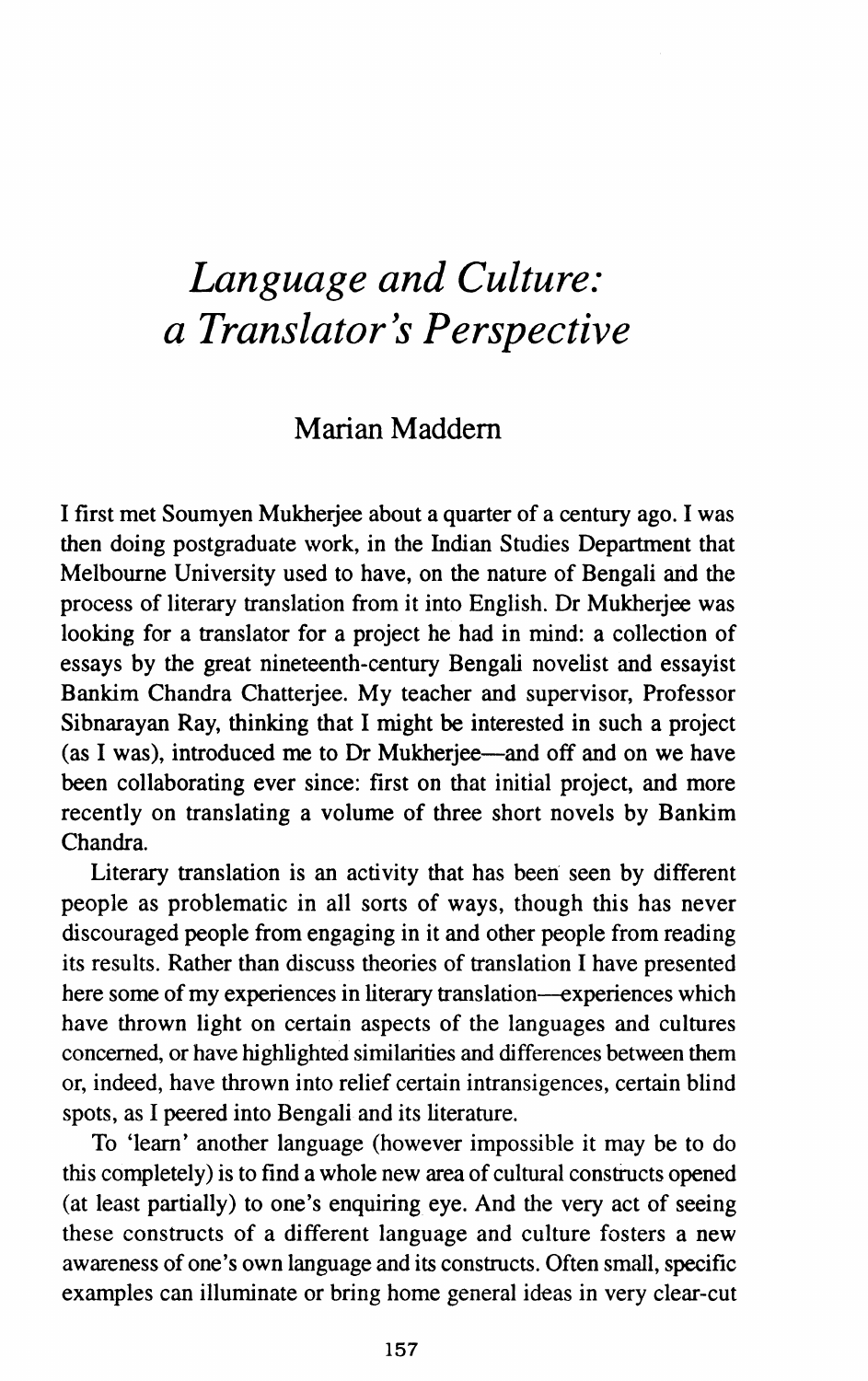ways. Bengali is a member of the (large) Indo-European family of languages as is English. We often read about how cognate words in the two languages (and their predecessors) demonstrate their common ancestry. But to come across in a general Bengali-English dictionary entries such as:

' "tri" $-(1)$  n. three (2) a. & in comp. three, tri- ... "tripad"---n. (math.) a tripod' [the derivation here is from the Sanskrit "tri"  $=$ three, and "pada" = foot], and

 $"$ "ma" $-$ (1) n. mother; mamma, mama, ma', and

' "matri"-n. (in comp.) mother' (i.e., matri- )

is to feel this common ancestry with a new force. (The dictionary in question is the Samsad Bengali-English dictionary, roughly the size of the Concise Oxford.) On the other hand, there are fascinating divergences. Both English and Bengali have words which are made up of a combination of a negative and a word for 'one'—in English, 'none', in Bengali, "anek" (made up of the privative prefix "a-", from Sanskrit and cognate with the Greek privative 'a-', plus "ek" = 'one'). The English word, as we all know, means 'not one', and has a negative force, indicating no example of, not any, nothing. But the Bengali word, also meaning 'not one', equally logically, yet differently, indicates 'many'. (Interestingly, Bengali has no single word for the meaning of the English word 'none', instead constructions such as 'anything ... not', 'anyone ... not' are used.

The Bengali words quoted here have been transliterated (enclosed in double quotation marks): Bengali and English use different scripts. A comparison of the two script systems could in itself go on for quite a long and fascinating time, but I shall restrict myself here to just a few comments. Bengali uses no capitals. This means that, among other things, proper names are not marked off from other words in any way. Also, many Bengali personal names are words with meanings. This is not just in the sense that they derive from words with meaning in other languages, as is the case with English names such as Helen (Greek), Jeremy (Hebrew), Vera (Russian), Lawrence (Latin), or that they are (sometimes modified) forms of words from an earlier stage in the language, as is the case with such English names as Edgar and Harold (Old English), but in the sense that they, or the individual words they are made up of, are ordinary words. Thus the name "Charulata" is "charu" = 'graceful' plus "lata"= 'a creeper, a climbing plant'; the name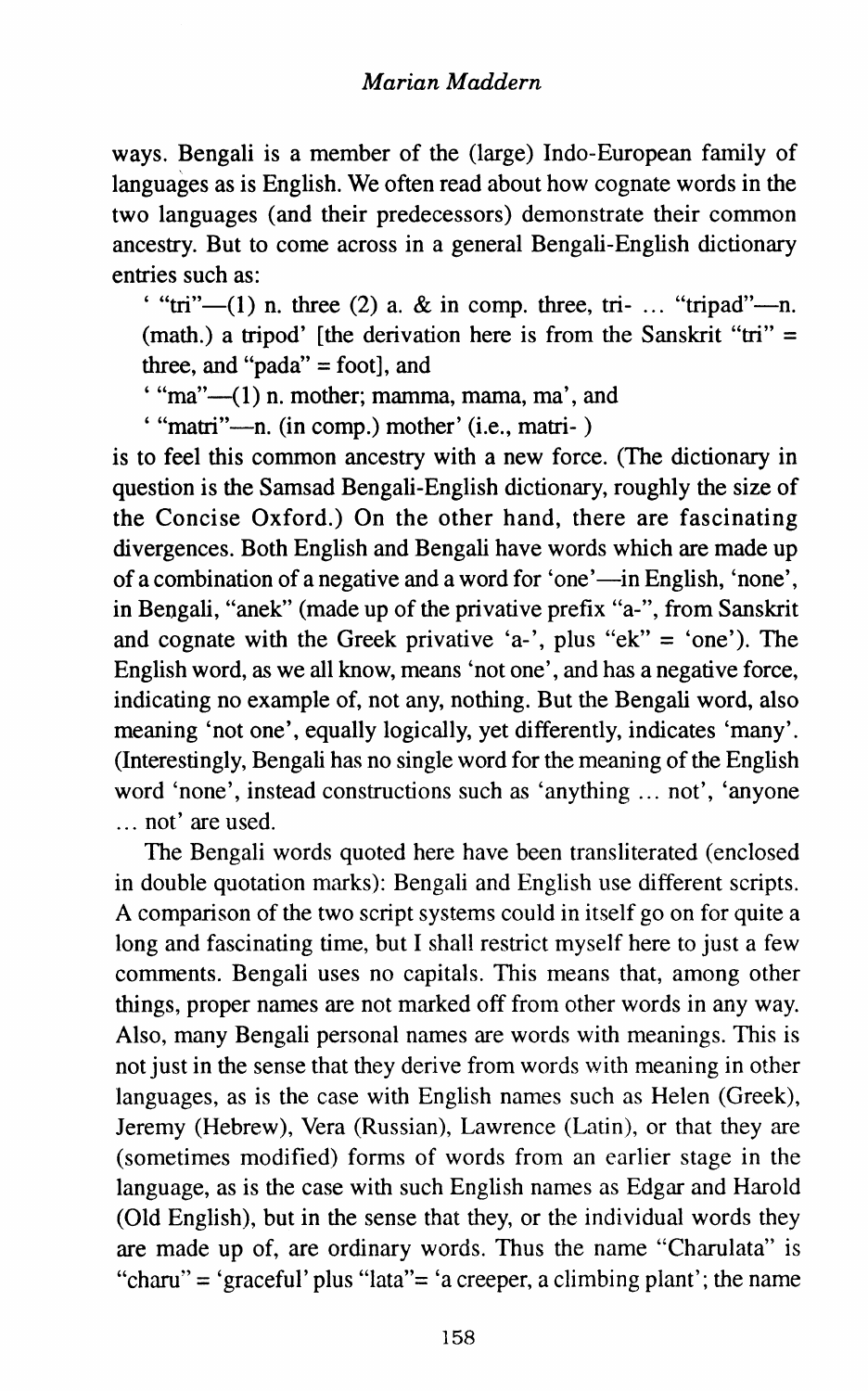"Ashok(a)" means 'free of grief'; and the name "Bankim Chandra" means 'curved moon'—and so on. But all this can mean certain pitfalls in certain contexts. I well remember the experience, in the early days of my acquaintance with Bengali, of working on a sentence which seemed to be about a thick green, or deep-green, pandit-only to realise from the dictionary that 'deep-green', or 'dark-complexioned', an appellation of Krishna, was actually the pandit's name.

This kind of experience is salutary, and keeps one humble--but there is another kind of experience which can be equally salutary, and can keep one humble in almost an opposite way. As one continues to learn, always aware that there is more to learn, one begins to feel in an inarticulate way that total knowledge of Bengali is not only what is expected of the translator, but that it is what every educated, literaryminded Bengali has. As well as not using capitals, Bengali has not used script modifiers such as italics to carry meaning. This means that  $(in all but very recent printed Bengali) there is no marking off of foreign$ language words. A couple of years ago I was translating a poem by a contemporary Bengali poet, a poem which used, as so many contemporary poems do, fairly elliptical combinations of images. One line in particular baffled me, and I asked a Bengali friend, a poet and essayist living in Bengal, for help. My friend suggested, though without certainty, that the line referred to the return in popularity of a popular singer by the name of Pyaralal. But the poet herself later explained to me that the line referred to the return in popularity of the parallel cut in trouser styles. She had used the English word 'parallel', and this is spelled in Bengali as "pyaralal". None of us, after all, know even our own language completely. (Not all of us, for example, know that 'none' in English can take a plural verb ... Bengali, interestingly, does not distinguish singular and plural in any of its verb forms, but uses the one form for both singular and plural subjects.)

This last experience was also an example of a case where questions could and did elicit understandable answers. But this, too, is not always so. (Indeed, the belief that gaps in understanding can of course always be filled in by research and the asking of questions is probably a specific culture-linked belief in itself.) I remember many years ago working on a chapter (in my doctoral thesis on the structure and grammar of Bengali) on Bengali systems of number and measurement. As I worked, the outlines of a particular gap became clear: in the matter of quantities,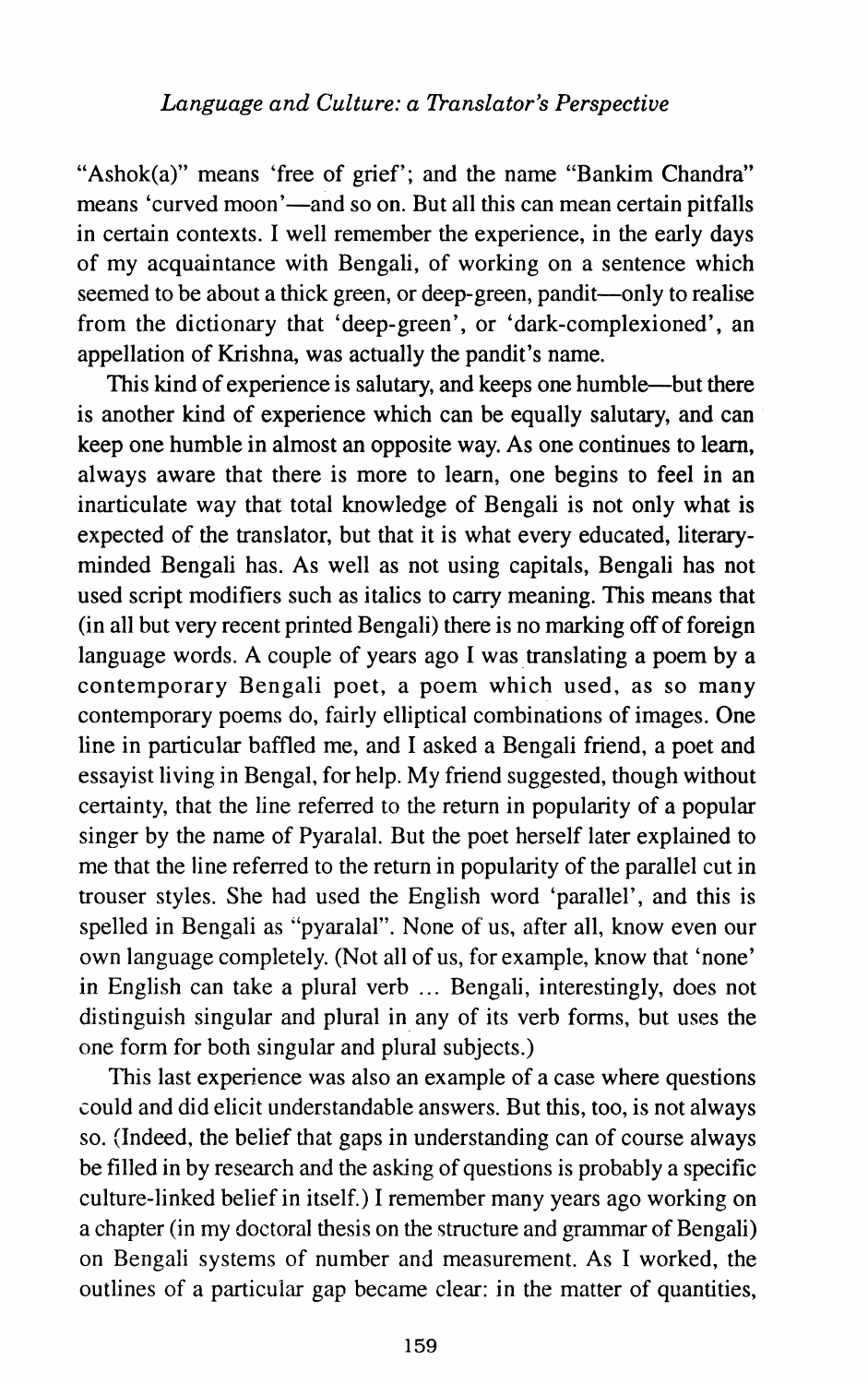fractions and mixed numbers, it was obvious enough how formal or written Bengali expressed things like 'one-sixth', 'two and one-sixth', 'two yards' and 'one-sixth of a yard'. But, apart from a construction which my sources assured me was only used in fairly rough, colloquial speech, there seemed to be no way of saying 'two and one-sixth yards'. I tried to put this difficulty to two educated Bengalis. After a certain amount of seeming non-communication, I finally asked, 'Well, how would *you* ask for two and one sixth yards of cloth?' One of them shrugged amiably; the other replied, 'I would ask for three yards of cloth.' Yet a third Bengali speaker, some time later, said, much struck, that he had never before realised it, but that as far as he could see, there was a real gap in the language here—which is an interesting comment in itself.

The transliteration of English words or names into Bengali can present pitfalls of different kinds. In the case of the confusion between "Pyaralal" and 'parallel' there were two factors operating: the confusion about whether the word was a name or not, and the confusion about whether the word was of foreign origin or not. But either one of these is enough in itself to produce errors. Not so long ago, I managed to misread a couple of famous English writers as classical Sanskrit poets: a character in a novel, discussing in a letter the nature of different kinds of love, says that 'Kalidasa, Vayarana, Jayadeva' are the poets of one kind of love, and 'Shekshapiyara, Valmiki' are the poets of another kind. Misled by the context, and the other names in the lists, and aware that my knowledge of Sanskrit authors is far from complete, I failed to recognise the second and fourth of these names as Byron and Shakespeare.

Novels offer their own windows into culture. The same nineteenthcentury novel, Bankim Chandra's *The Poison Tree,* in which those lists of writers occur, has as a central element of its plot the evil results of the ill-considered marriage of the male protagonist with a young widow. The man is married already—but it is not bigamy which constitutes the moral issue here so much as widow-remarriage, which had been socially unacceptable in Hindu society for centuries (though not specifically forbidden by any religious texts or scriptures), and which social reformers were newly debating and questioning. 'Other times, other customs'-or, as a Bengali proverb has it, 'Customs differ in different countries/regions'.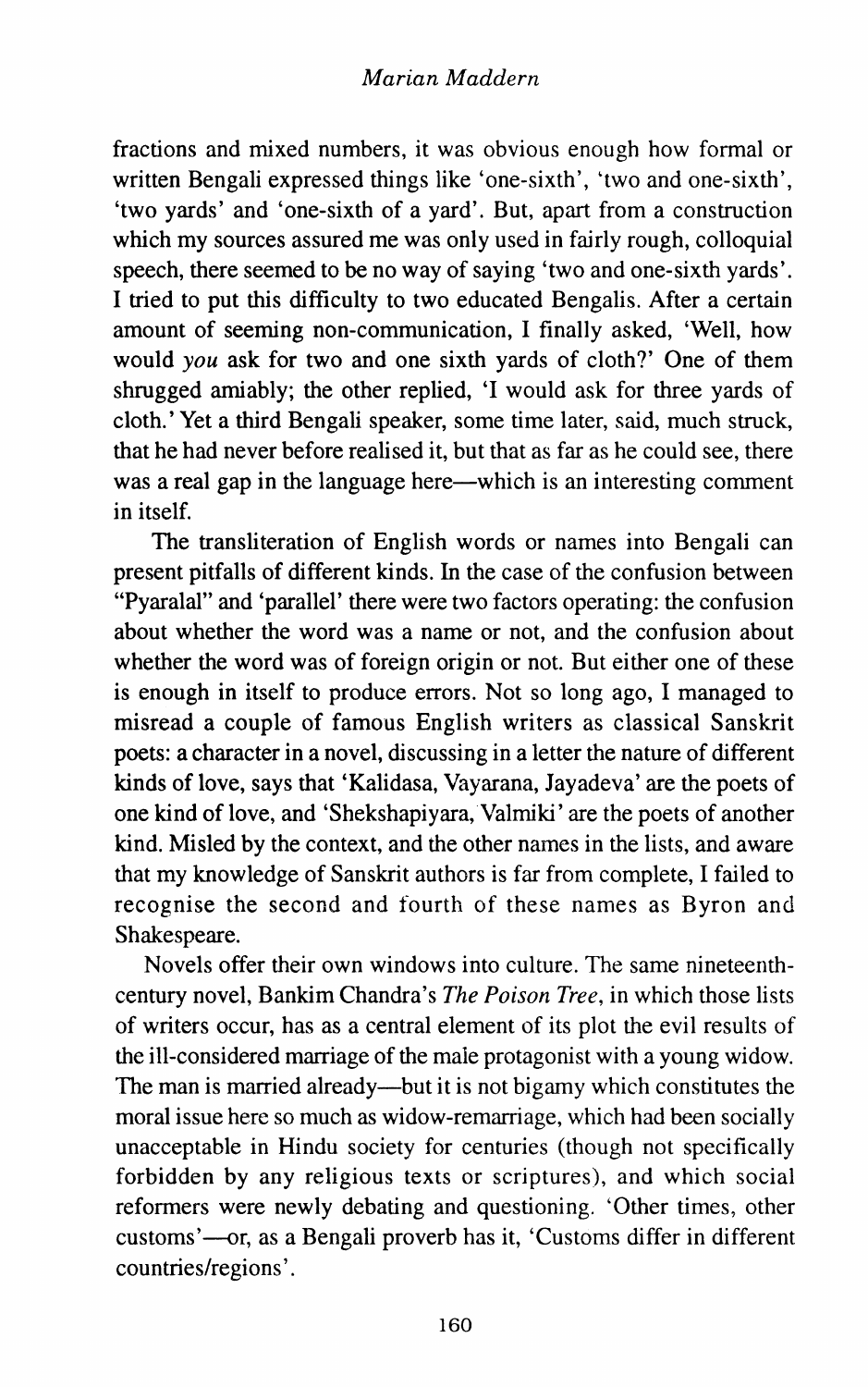## *Language and Culture: a Translator's Perspective*

The kind of 'traditional wisdom' expressed in proverbs offers another set of examples of intriguing similarities and differences: similarities and differences in images, messages and values. Bengali has a rich collection of proverbs, many of them still in vigorous use. The poem mentioned earlier, in the course of forthrightly addressing thoroughly contemporary issues such as the overuse of tranquillisers and the existence of test-tube babies, refers to two different traditional proverbs in its eighteen lines. One line runs 'Nine of us could not sit on a tamarind leaf'—a reference to a proverb which says 'Nine good people can sit on a tamarind leaf': that is, good people are quiet enough, well-behaved enough for a number of them to be able to fit without trouble into a small space. And another line runs 'We ginger-sellers *do* know the news of the ships'—a reference to a proverb which says 'Why should ginger-sellers know the news of ships': that is, don't expect people to know of things beyond their own business; or even, people should stick to their own business. (The quoted lines are from my as yet unpublished translation of a poem by Gita Chattopadhyay.)

Some Bengali proverbs and sayings are pretty much direct equivalents of some English ones, in both images and meanings: for example, 'playing with fire', 'If there's a wish/will there's the means', and 'a thunderbolt with no cloud' (a bolt from the blue). Others have messages similar to some English ones, but express these in different images, for example, 'An uncle with only one eye is better than no uncle at all' (Half a loaf is better than no bread); or 'If he/she/they get/ s to sit, he/she/they want/s to lie down' (Give him an inch and he'll take an ell); or 'If he/she/they doesn't/don't know how to dance, the courtyard is at fault' (A bad workman blames his tools). Bengali, as well as not having separate forms for plural and singular verbs, has no gendered pronouns, and often omits pronouns anyway. Sometimes, though, a seeming similarity can be misleading: 'It doesn't rain as much as it thunders' might suggest 'His bark is worse than his bite', but this would be to ignore (conditioned by English rather than Australian images?) the effect of a climate in which the rains are eagerly awaited: a nearer equivalent would usually be 'Much cry but little wool', or in a fuller form of the proverb, 'Great cry and little wool, as the Devil said when he sheared the hogs'. (This saying, derived from a medieval English miracle play, is known to Bengali writers of 'Teach Yourself Bengali' books, but, I find, unknown to most of my Australian friends